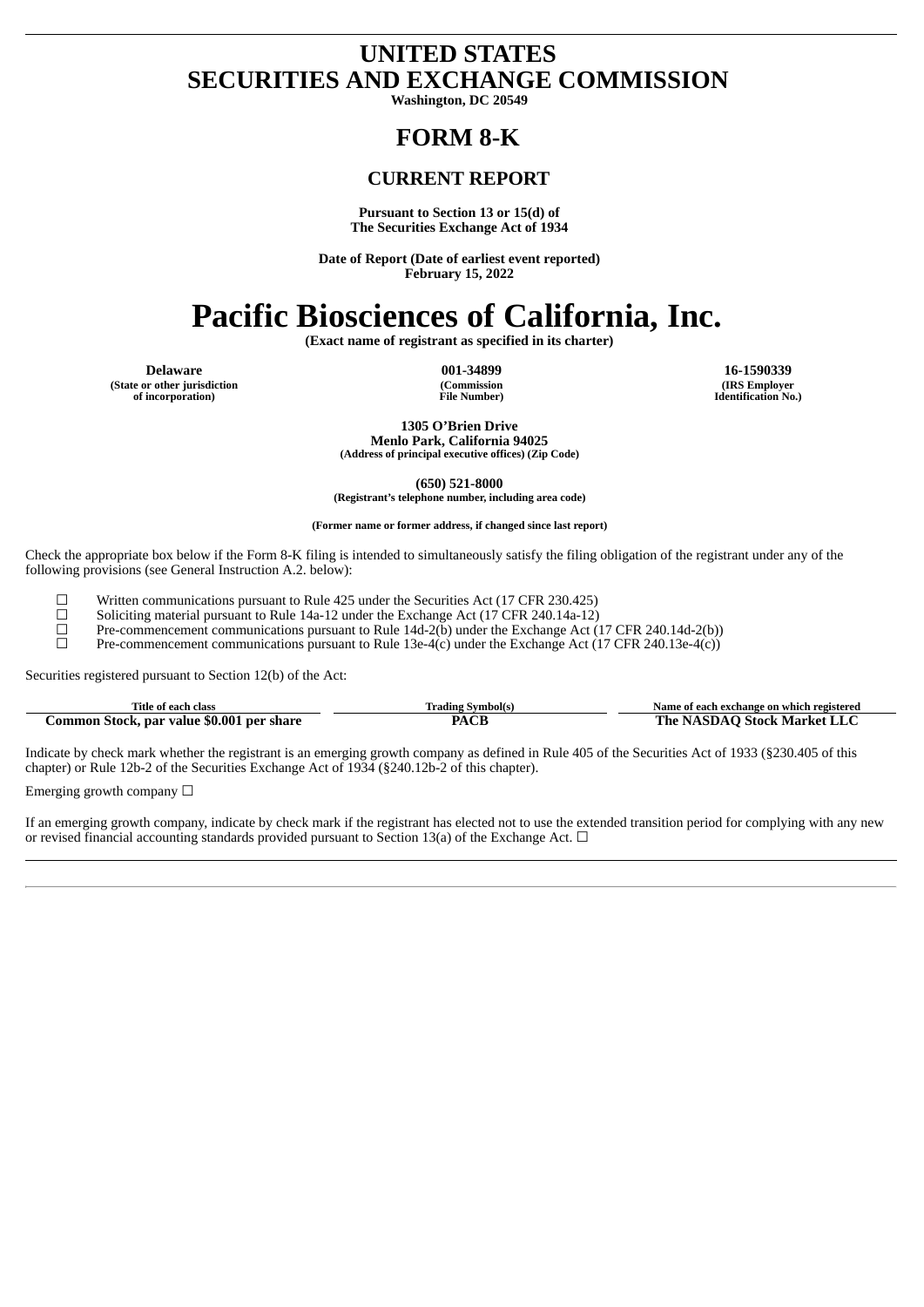#### **ITEM 2.02. RESULTS OF OPERATIONS AND FINANCIAL CONDITION.**

On February 15, 2022, Pacific Biosciences of California, Inc. (the "Company") announced its financial results for its fourth fiscal quarter and year ended December 31, 2021. A copy of the press release containing the announcement is attached as Exhibit 99.1 hereto and is incorporated herein by reference.

This information, as well as Exhibit 99.1, is intended to be furnished under Item 2.02 of Form 8-K, "Results of Operations and Financial Condition" and shall not be deemed "filed" for purposes of Section 18 of the Securities Exchange Act of 1934, as amended (the "Exchange Act"), nor incorporated by reference in any filing under the Securities Act of 1933, as amended, or the Exchange Act, except as shall be expressly set forth by specific reference in such a filing.

## **ITEM 9.01. FINANCIAL STATEMENTS AND EXHIBITS.**

- (d) Exhibits.
- 99.1 Press Release dated February 15, 2022, titled "PacBio [Announces](#page-3-0) Fourth Quarter and Fiscal Year 2021 Financial Results" (furnished and not filed herewith solely pursuant to Item 2.02).
- 104 Cover Page Interactive Data File (embedded within the Inline XBRL document)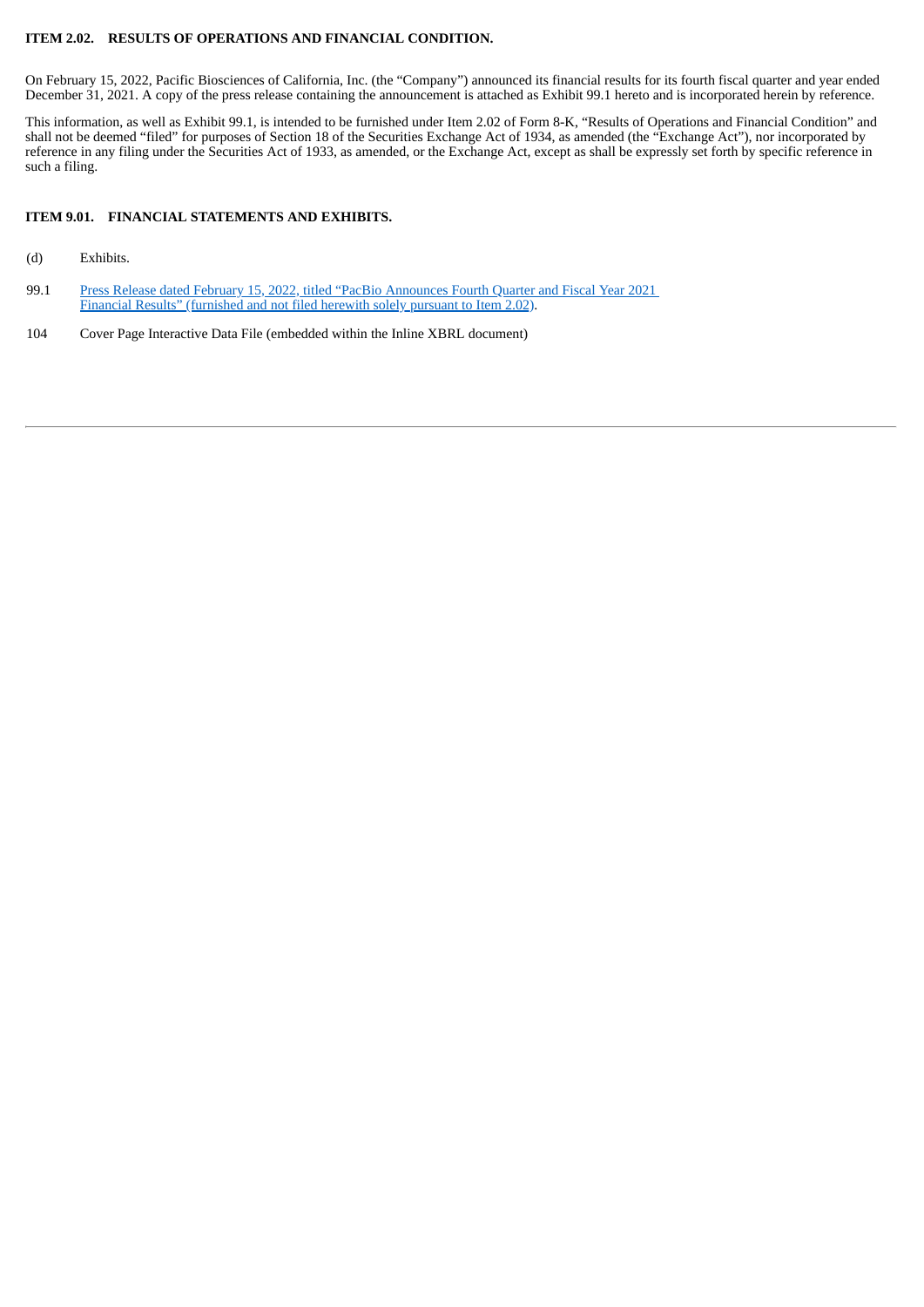# **SIGNATURE**

Pursuant to the requirements of the Securities Exchange Act of 1934, the registrant has duly caused this report to be signed on its behalf by the undersigned hereunto duly authorized.

**Pacific Biosciences of California, Inc.**

By: /s/ Michele Farmer **Michele Farmer Vice President and Chief Accounting Officer**

Date: February 15, 2022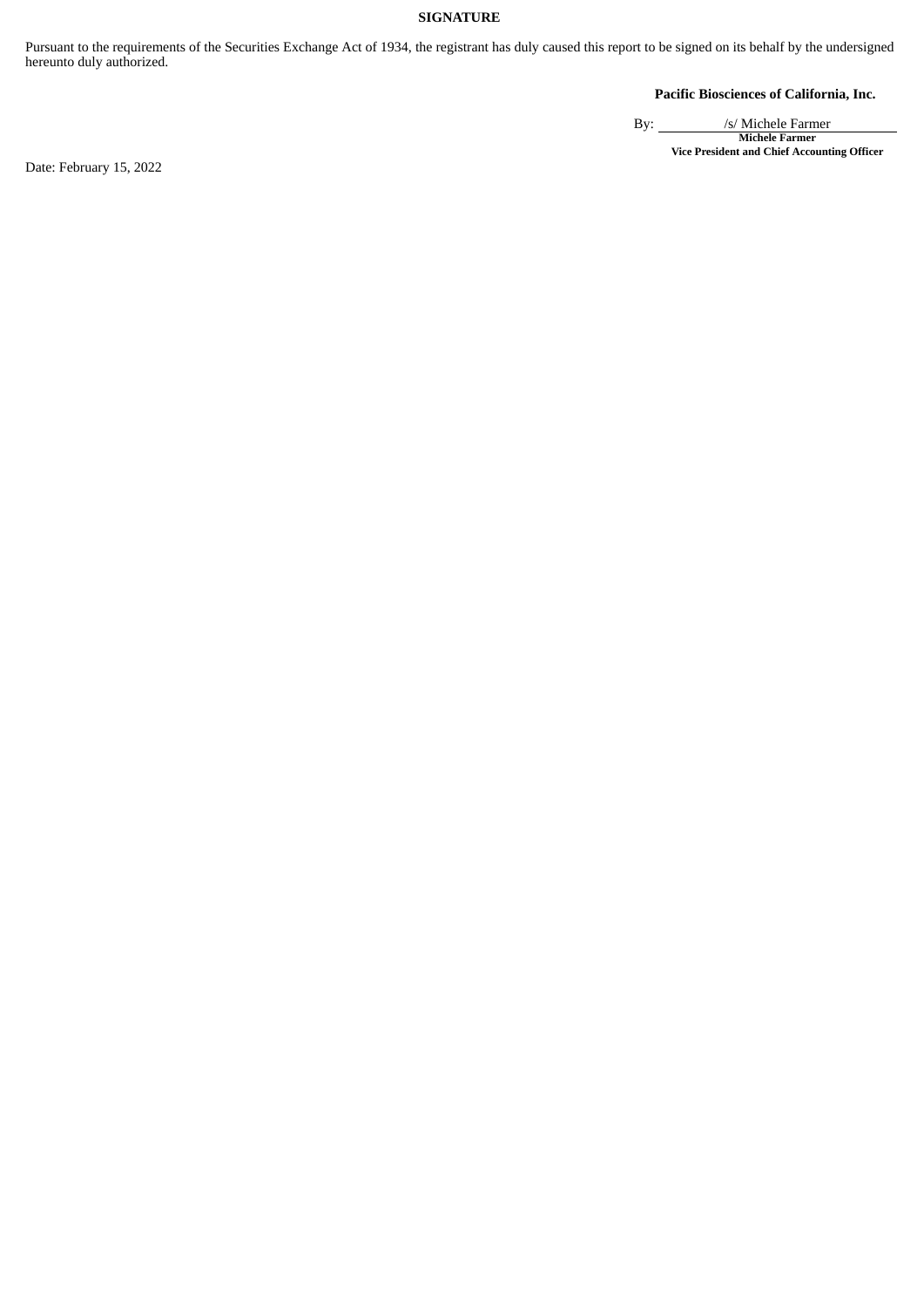# **PacBio Announces Fourth Quarter and Fiscal Year 2021 Financial Results**

<span id="page-3-0"></span>**Menlo Park, Calif.** – February 15, 2022 – PacBio (NASDAQ: PACB) today announced financial results for the quarter and fiscal year ended December 31, 2021.

#### **Updates since our last earnings release**

- Achieved record fourth quarter revenues of \$36.0 million reflecting growth of 33% compared to the prior year period and grew the Sequel II/IIe installed base by 84% to 374 as of December 31, 2021.
- · Launched the HiFiViral SARS-CoV-2 Kit a fully kitted end-to-end solution for COVID-19 surveillance that public health laboratories can use to identify new SARS-CoV-2 variants and detect all circulating variants within a population.
- Developed significant enhancements to the Sequel II/IIe platform that are expected to be released in April of this year, including on-instrument methylation calling, standardized gene editing QC workflows, and high throughput setup capabilities, including automation scripts for liquid handling.
- · Announced a collaboration with Genomics England to use HiFi sequencing technology to re-sequence a cohort of samples previously analyzed with short-read sequencing technology to help identify genetic variants in patients with unexplained rare diseases.
- · Partnered with Berry Genomics to develop a long-read desktop sequencing instrument for the clinical market in China.
- · Announced a research collaboration with Google to explore the use of its genomic analysis, machine learning, and algorithm development tools to further improve PacBio's already highly-accurate variant calling protocols, unlocking more insights from PacBio sequencing data.
- · Broadened our clinical research collaborations with several leading institutions, including ARUP Laboratories, UCLA Health, and the Care4Rare Consortium, to further demonstrate the utility of HiFi sequencing.
- Expanded the commercial leadership team with the hire of Lara Toerien as General Manager of Americas, Jason Kang as General Manager of Asia Pacific, and the appointment of Chris Seipert as Head of Customer Experience.

"Our record fourth quarter represents the culmination of the most transformative year in PacBio history," said Christian Henry, President and Chief Executive Officer. "We developed new products and hit major development milestones for future platforms. We saw tangible progress from our existing clinical research collaborations and inked new ones. I expect PacBio to continue this momentum into 2022 and set the stage for accelerated growth over the next several years."

#### **Fourth quarter results reflect record revenue**

- Revenue of \$36.0 million, a 33% increase compared with \$27.1 million in the prior year period.
- Placed a record 48 Sequel II/IIe systems during the quarter compared to 35 Sequel II/IIe systems placed in the prior year quarter and 44 Sequel II/IIe systems placed in the third quarter of 2021.
- · Installed base of 374 Sequel II/IIe systems as of December 31, 2021, compared with 203 as of December 31, 2020.
- Instrument revenue of \$16.2 million, compared with \$13.6 million in the prior-year period.
- Consumables revenue of \$15.0 million compared with \$10.0 million in the prior-year period.
- Service and other revenue of \$4.8 million compared with \$3.5 million in the prior-year period.

Gross profit for the fourth quarter of 2021 was \$16.8 million, representing a 47% increase compared with \$11.4 million for the fourth quarter of 2020 and gross margin of 47% in the period compared to 42% for the fourth quarter of 2020. Excluding amortization of intangible assets, non-GAAP gross profit for the fourth quarter of 2021 was \$16.9 million and represented a non-GAAP gross margin of 47% in the fourth quarter of 2021, compared to 42% for the fourth quarter of 2020.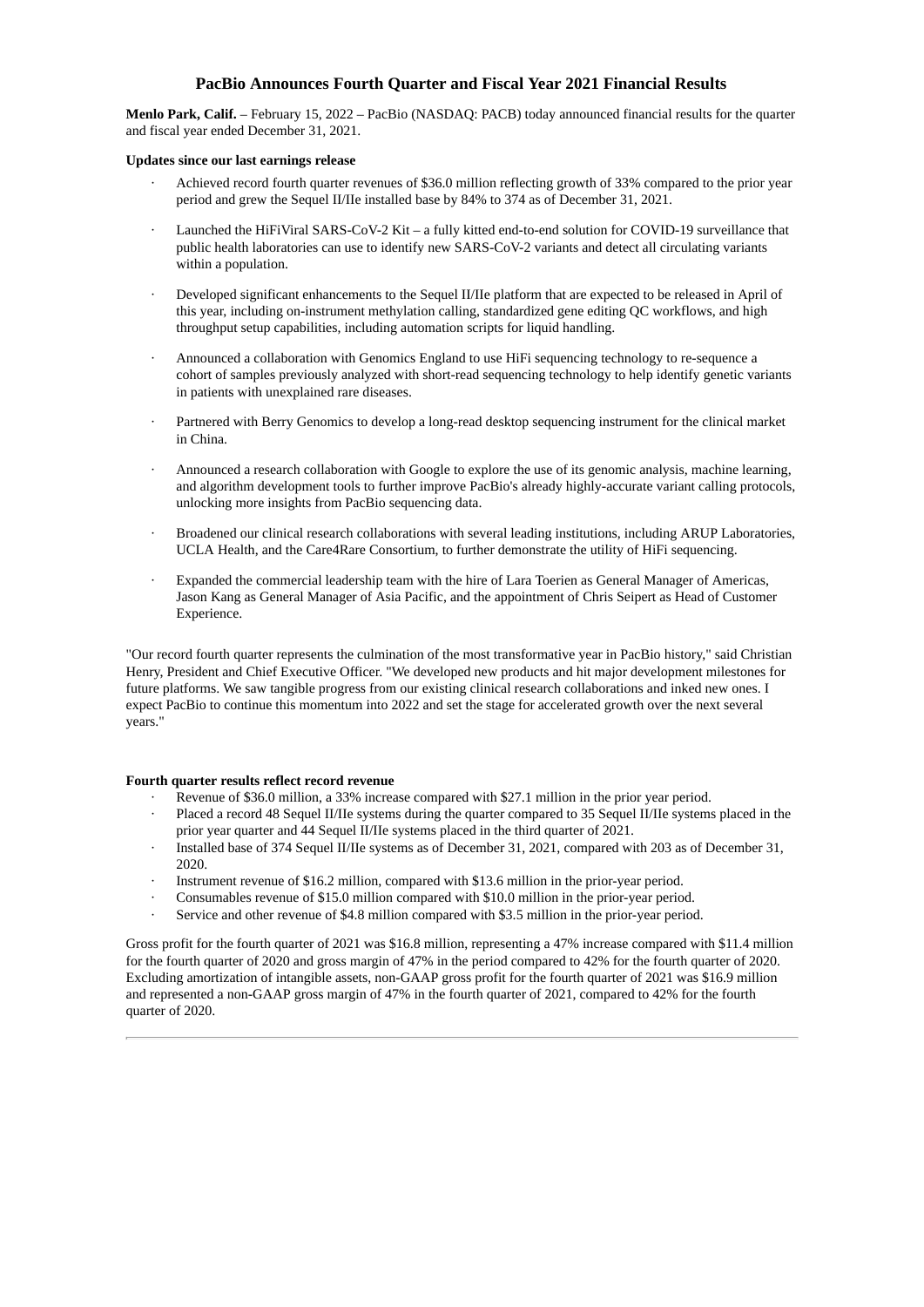Operating expenses totaled \$81.4 million for the fourth quarter of 2021, compared to \$35.4 million for the fourth quarter of 2020. Excluding contingent consideration remeasurement, acquisition-related expenses, and amortization of intangible assets, non-GAAP operating expenses totaled \$79.9 million for the fourth quarter of 2021, compared to \$35.4 million for the fourth quarter of 2020. Operating expenses for the fourth quarter of 2021 and the fourth quarter of 2020 included non-cash stock-based compensation of \$17.5 million and \$4.8 million, respectively.

Net loss for the fourth quarter of 2021 was \$69.3 million, compared to a net income of \$74.9 million for the fourth quarter of 2020. Excluding contingent consideration remeasurement, acquisition-related expenses, and amortization of intangible assets in the fourth quarter of 2021 and the \$98.0 million gain from the Reverse Termination Fee from Illumina in the fourth quarter of 2020, non-GAAP net loss was \$66.4 million, compared to \$23.1 million for the prioryear period.

Basic and diluted net loss per share for the fourth quarter of 2021 was \$0.31 compared to net income per diluted share of \$0.37 for the fourth quarter of 2020. Non-GAAP net loss per share for the fourth quarter of 2021 was \$0.30 compared to \$0.12 for the fourth quarter of 2020.

Cash, cash equivalents, and investments, excluding short and long-term restricted cash, at December 31, 2021, totaled \$1,044.4 million, compared to \$318.8 million at December 31, 2020.

#### **Fiscal year 2021 results**

- Revenue of \$130.5 million, a 65% increase compared with \$78.9 million in 2020.
- · Placed 171 Sequel II/IIe systems during the year compared to 89 Sequel II/IIe systems placed in 2020.
- · Instrument revenue of \$61.3 million, compared with \$34.3 million in 2020.
- · Consumables revenue of \$52.2 million compared with \$31.1 million in 2020.
- Service and other revenue of \$17.0 million compared with \$13.5 million in 2020.

Gross profit for 2021 was \$58.9 million, representing an 81% increase compared with \$32.6 million for 2020 and gross margin of 45% compared to 41% for 2020. Excluding merger-related fair value inventory adjustments and amortization of intangible assets, non-GAAP gross profit for 2021 was \$59.3 million and represented a non-GAAP gross margin of 45%, compared to 41% for 2020.

Operating expenses totaled \$269.3 million, compared to \$137.0 million for 2020. Excluding contingent consideration remeasurement, acquisition-related expenses, and amortization of intangible assets, non-GAAP operating expenses totaled \$236.9 million, compared to \$137.0 million for 2020. Operating expenses for 2021 and 2020 included non-cash stock-based compensation of \$67.2 million and \$15.3 million, respectively. Excluding merger-related expenses, non-GAAP operating expenses included non-cash stock-based compensation of \$55.7 million in 2021 compared to \$15.3 million in 2020.

Net loss for 2021 was \$181.2 million, compared to a net income of \$29.4 million for 2020. Non-GAAP net loss was \$190.0 million, compared to \$102.6 million for 2020.

Basic and diluted net loss per share for 2021 was \$0.89, compared to net income per basic and diluted share of \$0.18 and \$0.17, respectively, for 2020. Non-GAAP net loss per share for 2021 was \$0.93 compared to \$0.62 for 2020.

#### **Quarterly Conference Call Information**

Management will host a quarterly conference call to discuss its fourth quarter ended December 31, 2021, results today at 4:30 p.m. Eastern Time. Investors may listen to the call by dialing 1.888.366.7247, or if outside the U.S., by dialing +1.707.287.9330, using Conference ID # 3580907. The call will be webcast live and will be available for replay at PacBio's website at https://investor.pacificbiosciences.com.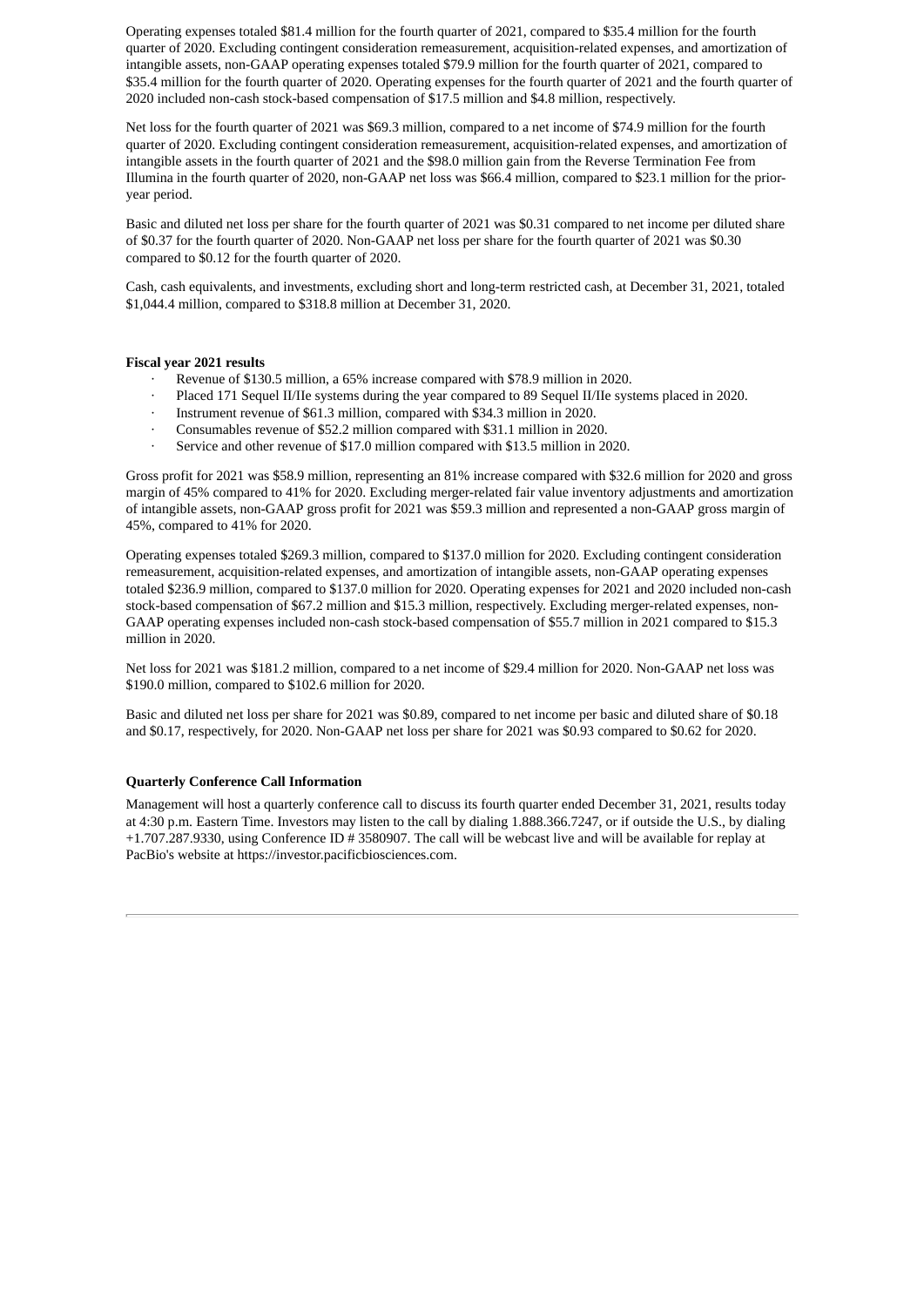#### **About PacBio**

Pacific Biosciences of California, Inc. (NASDAQ: PACB) is empowering life scientists with highly accurate sequencing platforms. The company's innovative instruments are based on Single Molecule, Real-Time (SMRT®) Sequencing technology, which delivers a comprehensive view of genomes, transcriptomes, and epigenomes, enabling access to the full spectrum of genetic variation in any organism. Cited in thousands of peer-reviewed publications, PacBio® sequencing systems are in use by scientists around the world to drive discovery in human biomedical research, plant and animal sciences, and microbiology. For more information please visit www.pacb.com and follow @PacBio.

#### **Statement regarding use of non‐GAAP financial measures**

The Company reports non-GAAP results for basic and diluted net income and loss per share, net income, net loss, gross margins, gross profit and operating expenses in addition to, and not as a substitute for, or because it believes that such information is superior to, financial measures calculated in accordance with GAAP. The Company believes that non-GAAP financial information, when taken collectively, may be helpful to investors because it provides consistency and comparability with past financial performance. However, non-GAAP financial information is presented for supplemental informational purposes only, has limitations as an analytical tool and should not be considered in isolation or as a substitute for financial information presented in accordance with GAAP. In addition, other companies may calculate similarly-titled non-GAAP measures differently or may use other measures to evaluate their performance, all of which could reduce the usefulness of the Company's non-GAAP financial measures as tools for comparison.

The Company's financial measures under GAAP include substantial charges such as merger related expenses, and others that are listed in the itemized reconciliations between GAAP and non‐GAAP financial measures included in this press release. The amortization of intangible assets excluded from GAAP financial measures relates to acquired intangible assets that were recorded as part of the purchase accounting this year. Such intangible assets contribute to revenue generation and its amortization will recur in future periods until they are fully amortized. Management has excluded the effects of these items in non‐GAAP measures to assist investors in analyzing and assessing past and future operating performance. In addition, management uses non-GAAP measures to compare the Company's performance relative to forecasts and strategic plans and to benchmark its performance externally against competitors.

The Company encourages investors to carefully consider its results under GAAP, as well as its supplemental non-GAAP information and the reconciliation between these presentations, to more fully understand its business. A reconciliation of the Company's non-GAAP financial measures to their most directly comparable financial measure stated in accordance with GAAP has been provided in the financial statement tables included in this press release.

#### **Forward-Looking Statements**

This press release may contain "forward-looking statements" within the meaning of Section 21E of the Securities Exchange Act of 1934, as amended, and the U.S. Private Securities Litigation Reform Act of 1995, including statements relating to our expectations for new product enhancements, capabilities, and product releases, as well as the timing of potential releases; the ability of our products to identify and detect variants; our expectations with respect to our collaboration and partnership efforts, as well as the potential results of such collaborations; potential uses of PacBio products and technology; expectations regarding PacBio's momentum and ability to accelerate growth; and other future events. Reported results should not be considered an indication of future performance. Forward-looking statements are subject to known and unknown risks, uncertainties, potential changes in circumstances, and other factors that are, in some cases, beyond PacBio's control and could cause actual results to differ materially from the information expressed or implied by forward-looking statements in this press release. Factors that could materially affect actual results can be found in PacBio's most recent filings with the Securities and Exchange Commission, including PacBio's most recent reports on Forms 8-K, 10-K, and 10-Q, and include those listed under the caption "Risk Factors." These forwardlooking statements are based on current expectations and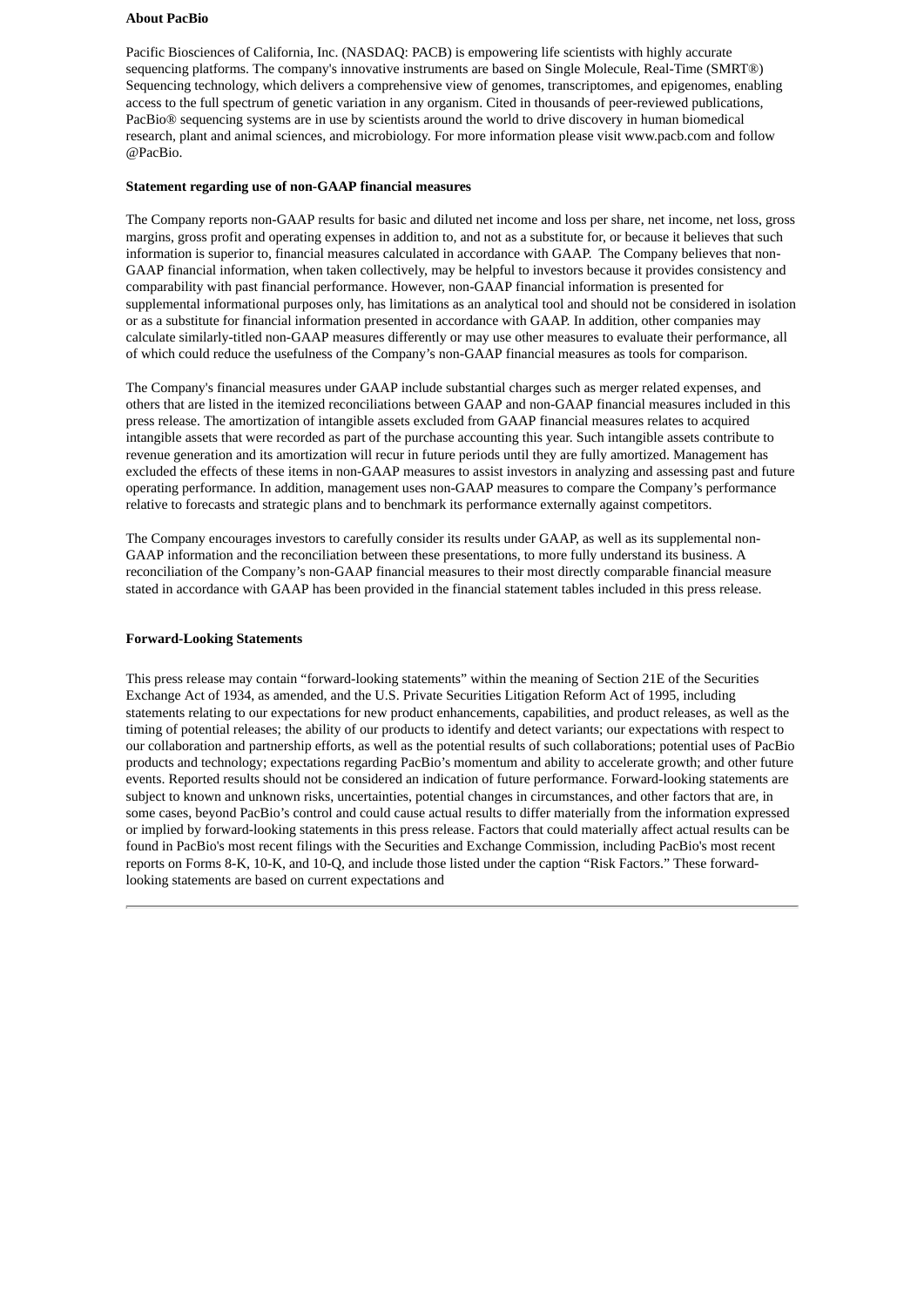speak only as of the date hereof; PacBio disclaims any obligation to revise or update these forward-looking statements to reflect events or circumstances in the future, even if new information becomes available.

The condensed consolidated financial statements that follow should be read in conjunction with the notes set forth in PacBio's Annual Report on Form 10-K when filed with the Securities and Exchange Commission.

# **Contacts**

**Investors:** Todd Friedman 650.521.8450 ir@pacificbiosciences.com

**Media:** Kathy Lynch pr@pacificbiosciences.com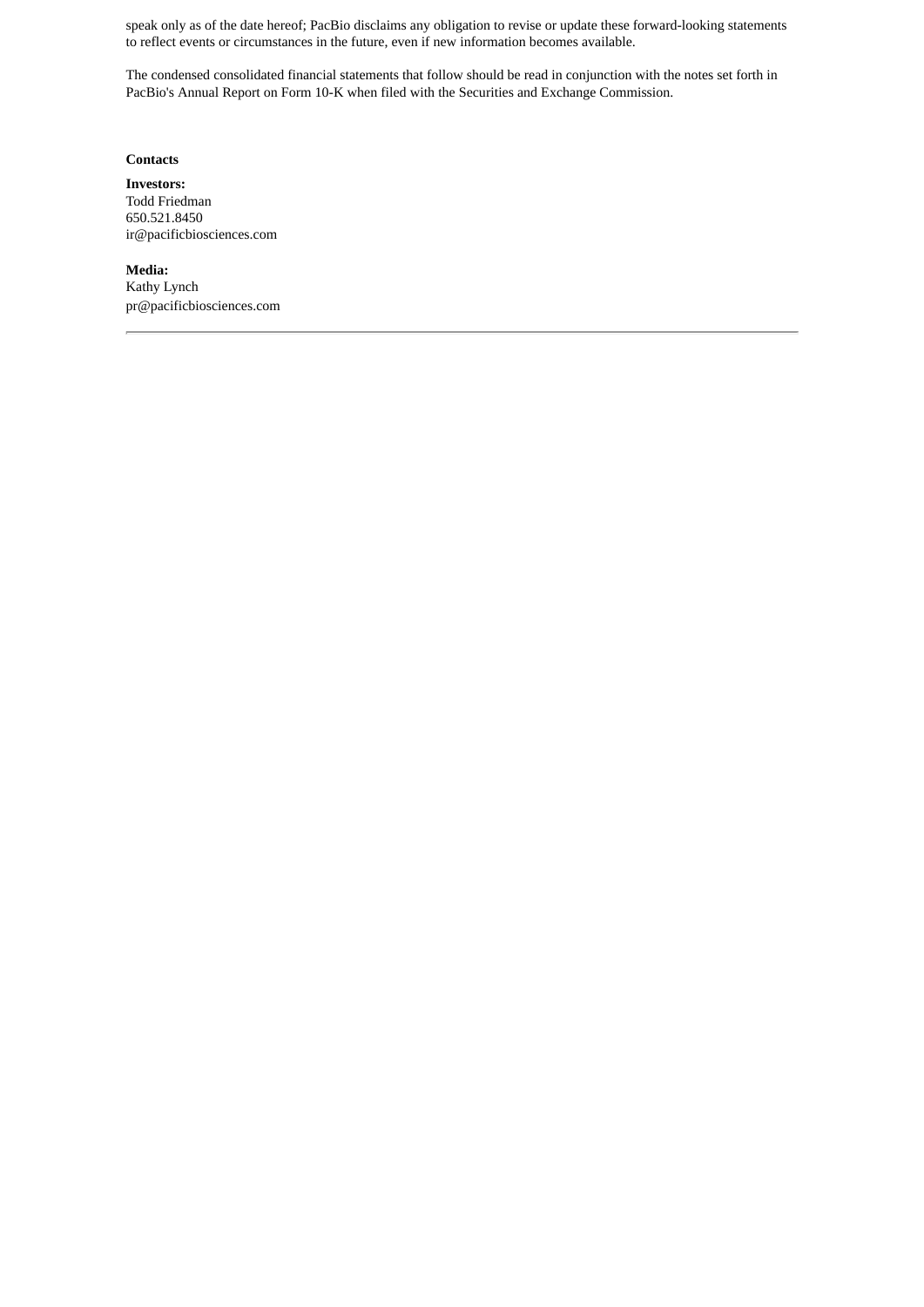# **Pacific Biosciences of California, Inc. Unaudited Condensed Consolidated Statement of Operations**

*(in thousands, except per share amounts)*

|                                                                    | Three Months Ended December 31, |              |                | Twelve Months Ended December 31, |                         |            |                 |            |
|--------------------------------------------------------------------|---------------------------------|--------------|----------------|----------------------------------|-------------------------|------------|-----------------|------------|
|                                                                    | 2021                            |              | 2020           | 2021                             |                         | 2020       |                 |            |
| Revenue:                                                           |                                 |              |                |                                  |                         |            |                 |            |
| Product revenue                                                    | \$                              | 31,167       | $\mathbb{S}$   | 23,626                           | $\mathfrak{S}$          | 113,505    | $\mathbb{S}$    | 65,424     |
| Service and other revenue                                          |                                 | 4,852        |                | 3,510                            |                         | 17,008     |                 | 13,469     |
| Total revenue                                                      |                                 | 36,019       |                | 27,136                           |                         | 130,513    |                 | 78,893     |
| Cost of revenue:                                                   |                                 |              |                |                                  |                         |            |                 |            |
| Cost of product revenue                                            |                                 | 14,909       |                | 12,550                           |                         | 56,358     |                 | 35,424     |
| Cost of service and other revenue                                  |                                 | 4,161        |                | 3,185                            |                         | 14,989     |                 | 10,903     |
| Amortization of intangible assets                                  |                                 | 183          |                |                                  |                         | 306        |                 |            |
| Total cost of revenue                                              |                                 | 19,253       |                | 15,735                           |                         | 71,653     |                 | 46,327     |
| Gross profit                                                       |                                 | 16,766       |                | 11,401                           |                         | 58,860     |                 | 32,566     |
| Operating expense:                                                 |                                 |              |                |                                  |                         |            |                 |            |
| Research and development                                           |                                 | 42,576       |                | 17,425                           |                         | 112,899    |                 | 64,152     |
| Sales, general and administrative                                  |                                 | 37,320       |                | 17,953                           |                         | 124,124    |                 | 72,799     |
| Merger-related expenses <sup>(1)</sup>                             |                                 | 403          |                |                                  |                         | 31,129     |                 |            |
| Change in fair value of contingent<br>consideration <sup>(2)</sup> |                                 | 1,143        |                |                                  |                         | 1,143      |                 |            |
| Total operating expense                                            |                                 | 81,442       |                | 35,378                           |                         | 269,295    |                 | 136,951    |
|                                                                    |                                 |              |                |                                  |                         |            |                 |            |
| <b>Operating loss</b>                                              |                                 | (64, 676)    |                | (23, 977)                        |                         | (210, 435) |                 | (104, 385) |
| Gain from Reverse Termination Fee from<br>Illumina                 |                                 |              |                | 98,000                           |                         |            |                 | 98,000     |
| (Loss) gain from Continuation Advances<br>from Illumina            |                                 |              |                |                                  |                         | (52,000)   |                 | 34,000     |
| Interest expense                                                   |                                 | (3, 479)     |                |                                  |                         | (12,530)   |                 | (267)      |
| Other income, net                                                  |                                 | $\mathbf{1}$ |                | 912                              |                         | 93         |                 | 2,055      |
| (Loss) income before benefit from income taxes                     |                                 | (68, 154)    |                | 74,935                           |                         | (274, 872) |                 | 29,403     |
| Expense (Benefit) from income taxes <sup>(3)</sup>                 |                                 | 1,175        |                |                                  |                         | (93, 649)  |                 |            |
| Net (loss) income                                                  | $\overline{\$}$                 | (69, 329)    | \$             | 74,935                           | $\overline{\mathbb{S}}$ | (181, 223) | \$              | 29,403     |
|                                                                    |                                 |              |                |                                  |                         |            |                 |            |
| Net (loss) income per share:                                       |                                 |              |                |                                  |                         |            |                 |            |
| <b>Basic</b>                                                       | \$                              | (0.31)       | $\mathbb{S}$   | 0.40                             | \$                      | (0.89)     | \$              | 0.18       |
| Diluted                                                            | \$                              | (0.31)       | $\overline{s}$ | 0.37                             | $\overline{s}$          | (0.89)     | $\overline{\$}$ | 0.17       |
|                                                                    |                                 |              |                |                                  |                         |            |                 |            |
| Shares used in computing net (loss) income per<br>share:           |                                 |              |                |                                  |                         |            |                 |            |
| <b>Basic</b>                                                       |                                 | 220,730      |                | 186,013                          |                         | 204,136    |                 | 165,187    |
| Diluted                                                            |                                 | 220,730      |                | 203,822                          |                         | 204,136    |                 | 174,970    |

(1) Merger-related expenses was \$0.4 million during the three months ended December 31, 2021, which consisted of transaction costs arising from the acquisitions of Omniome and Circulomics. Merger-related expenses was \$31.1

\_\_\_\_\_\_\_\_\_\_\_\_\_\_\_\_\_\_

Omniome merger.<br>
(2) Change in fair value of contingent consideration was \$1.1 million during the three months and twelve months ended December 31, 2021,<br>
which was due to fair value adjustments of milestone payments payab tax liabilities in connection with the Omniome and Circulomics acquisitions.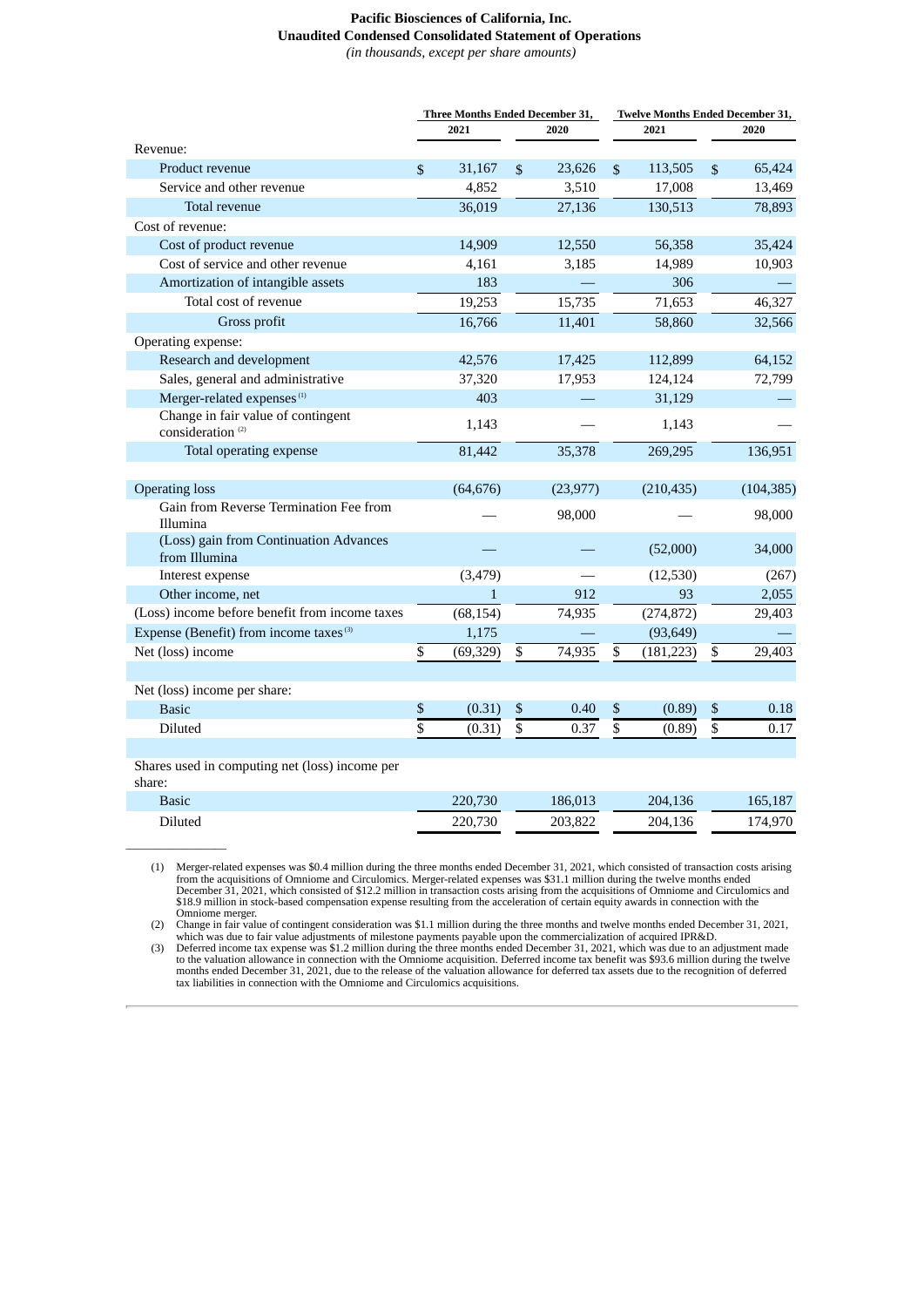## **Pacific Biosciences of California, Inc. Unaudited Condensed Consolidated Statement of Operations**

*(in thousands, except per share amounts)*

|                                                                       |                   | <b>Three Months Ended</b>           |                          |  |  |
|-----------------------------------------------------------------------|-------------------|-------------------------------------|--------------------------|--|--|
|                                                                       | December 31, 2021 | September 30, 2021                  | <b>December 31, 2020</b> |  |  |
| Revenue:                                                              |                   |                                     |                          |  |  |
| Product revenue                                                       | \$<br>31,167      | 30,502<br>$\boldsymbol{\mathsf{S}}$ | \$<br>23,626             |  |  |
| Service and other<br>revenue                                          | 4,852             | 4,385                               | 3,510                    |  |  |
| Total revenue                                                         | 36,019            | 34,887                              | 27,136                   |  |  |
| Cost of revenue:                                                      |                   |                                     |                          |  |  |
| Cost of product<br>revenue                                            | 14,909            | 15,530                              | 12,550                   |  |  |
| Cost of service and<br>other revenue                                  | 4,161             | 3,870                               | 3,185                    |  |  |
| Amortization of<br>intangible assets                                  | 183               | 123                                 |                          |  |  |
| Total cost of                                                         |                   |                                     |                          |  |  |
| revenue                                                               | 19,253            | 19,523                              | 15,735                   |  |  |
| Gross profit                                                          | 16,766            | 15,364                              | 11,401                   |  |  |
| Operating expense:                                                    |                   |                                     |                          |  |  |
| Research and<br>development                                           | 42,576            | 27,508                              | 17,425                   |  |  |
| Sales, general and<br>administrative                                  | 37,320            | 31,606                              | 17,953                   |  |  |
| Merger-related<br>expenses <sup>(1)</sup>                             | 403               | 30,726                              |                          |  |  |
| Change in fair value<br>of contingent<br>consideration <sup>(2)</sup> | 1,143             |                                     |                          |  |  |
| <b>Total operating</b><br>expense                                     | 81,442            | 89,840                              | 35,378                   |  |  |
| <b>Operating loss</b>                                                 | (64, 676)         | (74, 476)                           | (23, 977)                |  |  |
| (Loss) gain from<br><b>Reverse Termination</b>                        |                   |                                     | 98,000                   |  |  |
| Fee from Illumina                                                     |                   |                                     |                          |  |  |
| Interest expense                                                      | (3, 479)          | (3,673)                             |                          |  |  |
| Other income                                                          | $\mathbf{1}$      | (133)                               | 912                      |  |  |
| (expense), net                                                        |                   |                                     |                          |  |  |
| (Loss) income before<br>benefit from income taxes                     | (68, 154)         | (78, 282)                           | 74,935                   |  |  |
| Expense (Benefit) from                                                | 1,175             | (94, 824)                           |                          |  |  |
| income taxes <sup>(3)</sup><br>Net (loss) income                      | \$<br>(69, 329)   | $\$$<br>16,542                      | 74,935<br>$\$$           |  |  |
|                                                                       |                   |                                     |                          |  |  |
| Net (loss) income per<br>share:                                       |                   |                                     |                          |  |  |
| <b>Basic</b>                                                          | (0.31)<br>\$      | 0.08<br>\$                          | \$<br>0.40               |  |  |
| Diluted                                                               | \$<br>(0.31)      | $\overline{\$}$<br>0.08             | $\overline{\$}$<br>0.37  |  |  |
|                                                                       |                   |                                     |                          |  |  |
| Shares used in computing<br>net (loss) income per<br>share:           |                   |                                     |                          |  |  |
| <b>Basic</b>                                                          | 220,730           | 202,194                             | 186,013                  |  |  |
| Diluted                                                               | 220,730           | 215,127                             | 203,822                  |  |  |

(1) Merger-related expenses was \$0.4 million during the three months ended December 31, 2021, which consisted of transaction costs arising<br>from the acquisitions of Omnione and Circulomics. Merger-related expenses was \$30.

 $\overline{\phantom{a}}$   $\overline{\phantom{a}}$   $\overline{\phantom{a}}$   $\overline{\phantom{a}}$   $\overline{\phantom{a}}$   $\overline{\phantom{a}}$   $\overline{\phantom{a}}$   $\overline{\phantom{a}}$   $\overline{\phantom{a}}$   $\overline{\phantom{a}}$   $\overline{\phantom{a}}$   $\overline{\phantom{a}}$   $\overline{\phantom{a}}$   $\overline{\phantom{a}}$   $\overline{\phantom{a}}$   $\overline{\phantom{a}}$   $\overline{\phantom{a}}$   $\overline{\phantom{a}}$   $\overline{\$ 

tax liabilities in connection with the Omniome and Circulomics acquisitions.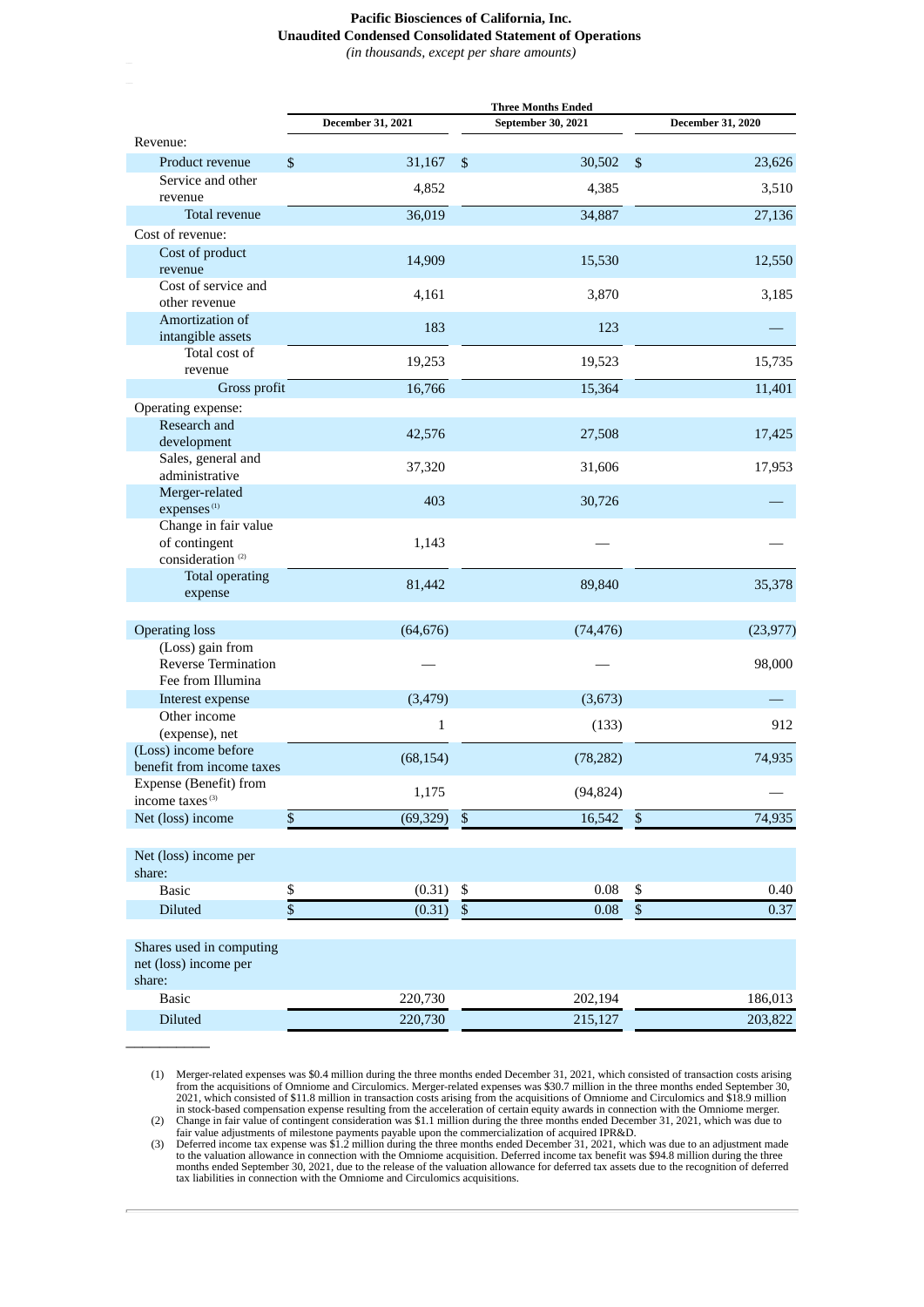# **Pacific Biosciences of California, Inc. Unaudited Condensed Consolidated Balance Sheets** *(in thousands)*

|                                                   |              | December 31, |                           | December 31, |  |
|---------------------------------------------------|--------------|--------------|---------------------------|--------------|--|
|                                                   |              | 2021         |                           | 2020         |  |
| <b>Assets</b>                                     |              |              |                           |              |  |
| Cash and investments                              | $\mathbb{S}$ | 1,044,400    | $\mathbf{\hat{S}}$        | 318,814      |  |
| Accounts receivable, net                          |              | 24,241       |                           | 16,837       |  |
| Inventory                                         |              | 24,599       |                           | 14,230       |  |
| Prepaid and other current assets                  |              | 7,394        |                           | 4,870        |  |
| Property and equipment, net                       |              | 32,504       |                           | 24,899       |  |
| Operating lease right-of-use assets, net          |              | 46,617       |                           | 29,951       |  |
| Restricted cash                                   |              | 5,092        |                           | 4,336        |  |
| Intangible assets, net                            |              | 410,979      |                           |              |  |
| Goodwill                                          |              | 409,974      |                           |              |  |
| Other long-term assets                            |              | 1,170        |                           | 43           |  |
| <b>Total Assets</b>                               | $\sqrt{2}$   | 2,006,970    | $\boldsymbol{\mathsf{S}}$ | 413,980      |  |
|                                                   |              |              |                           |              |  |
| <b>Liabilities and Stockholders' Equity</b>       |              |              |                           |              |  |
| Accounts payable                                  | \$           | 11,002       | $\mathbf{\hat{S}}$        | 3,579        |  |
| Accrued expenses                                  |              | 36,261       |                           | 17,350       |  |
| Deferred revenue                                  |              | 36,026       |                           | 10,290       |  |
| <b>Operating lease liabilities</b>                |              | 57,680       |                           | 41,999       |  |
| Contingent consideration liability                |              | 169,717      |                           |              |  |
| Convertible senior notes, net                     |              | 896,067      |                           |              |  |
| Other liabilities                                 |              | 9,230        |                           | 5,271        |  |
| Stockholders' equity                              |              | 790,987      |                           | 335,491      |  |
| <b>Total Liabilities and Stockholders' Equity</b> | \$           | 2,006,970    | \$                        | 413,980      |  |